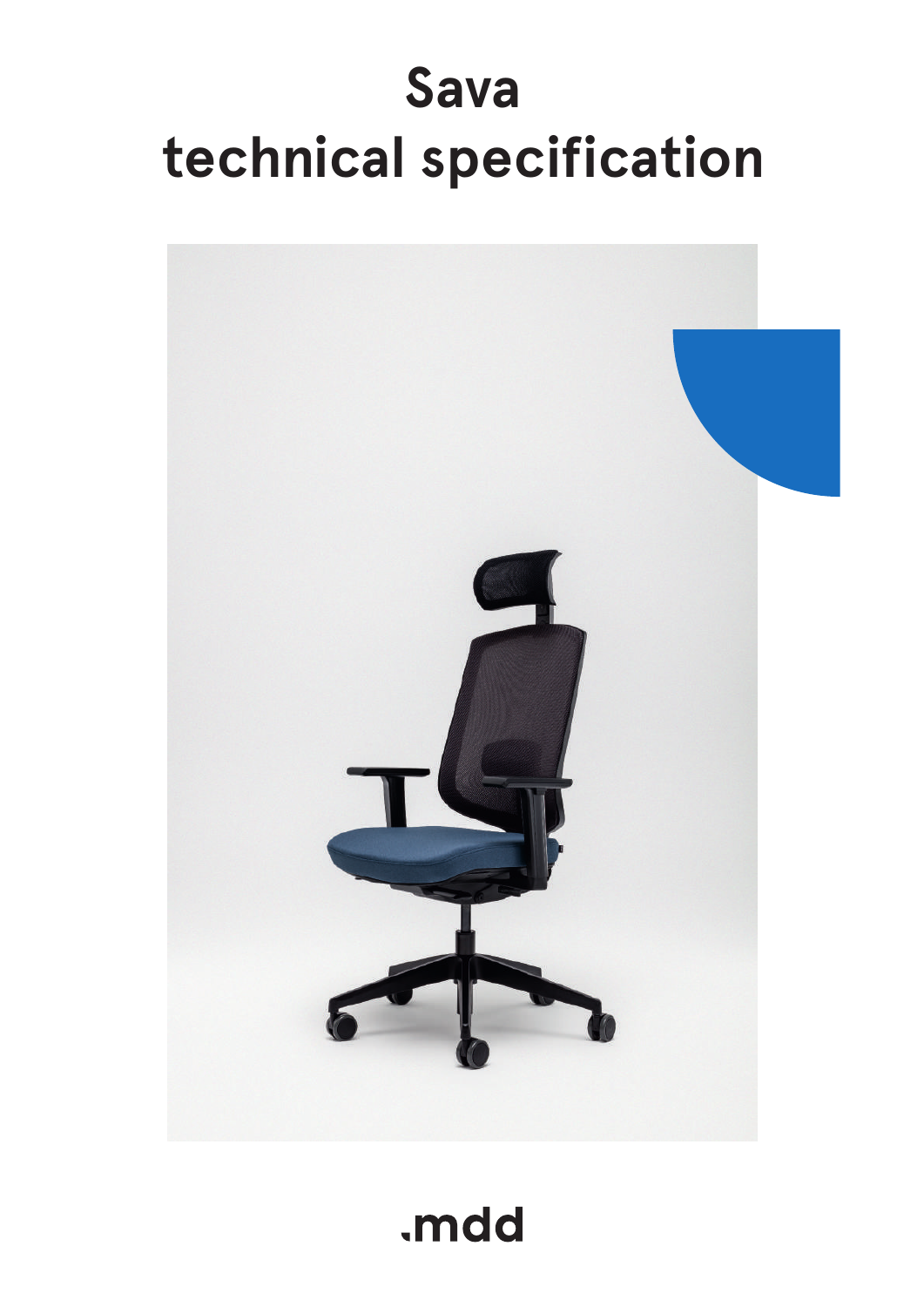## **.mdd has a leading position among manufacturers of office furniture with many awards that prove quality and continuously increase demand for it`s products.**

The realities of today`s market require constant quality improvement at all levels of modern organization. This applies in particular to customer service, marketing, quality of products and also to quality of processes within the company. Partnership relations among employees and with business partners form a base of economic growth and success of the company.

Constant investments in innovative machinery park, optimization of managment systems and an expansion of production halls allow to minimize the lead times for the product of the highest quality.

## **More than twenty years of experience in office furniture industry come with reference from a long list of companies and institutions to show their appreciation for an efficient and comprehensive service. .mdd is higly aware of the environment.**

Being located in the forest region with lake by it1s side, .mdd takes the nature seriously and invests constantly in a modern and energy-efficient solutions to preserve the local life. Company puts emphasis on waste segregation and recycling. .mdd has been awarded for the exceptional care and involvement in waste disposal. All materials used are environmentally friendly and enjoy a high 95 % rate of being recycled.



## **General informations:**

## **Warranty :**

.mdd products - **5 years**. Electrical components and fabric - **2 years**.

## **Certificate - MFC:**



**Certificate - fabric:**



**Assembly:** product delivered in separate elements

**Packing:** cardboard

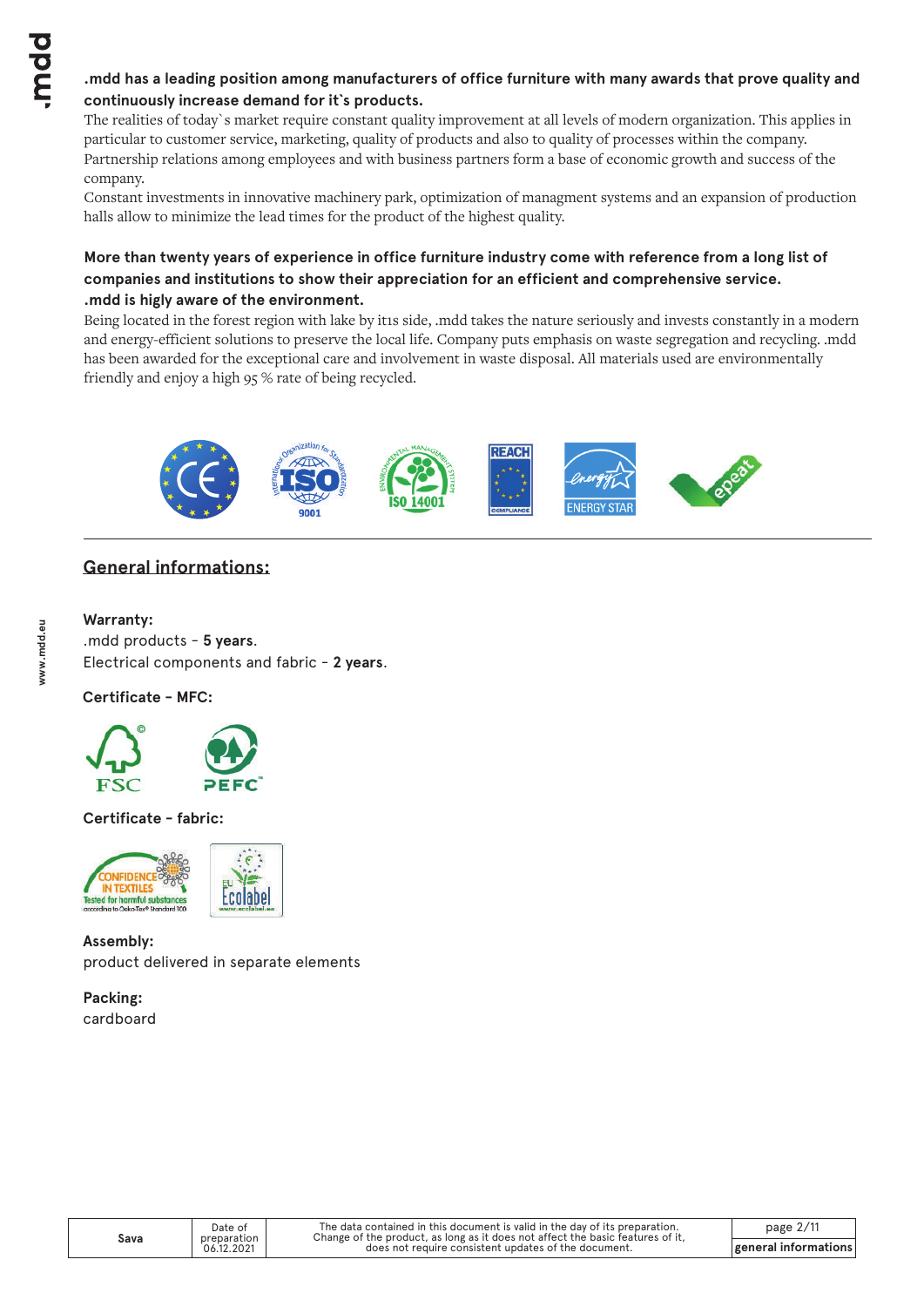## **Technical specification**



#### - max. load 120 kg

### **Mechanism**





- **1. Seat** moulded foam, density of 66 kg/m3; upholstered, sliding
- **2. Backrest -** mesh in Runner colours
- **3. Mechanism -** Auto Synchro; OPTION WITH EXTRA CHARGE Synchro Pro
- **4. Base** 5-star, polypropylene, Ø=680 mm, h=124 mm; OPTION WITH EXTRA CHARGE - 5-star, polished aluminium, Ø=680 mm, h=124 mm
- **5. OPTION WITH EXTRA CHARGE** headrest black mesh
- **6. OPTIONS WITH EXTRA CHARGE:**
- armrest 2D V3 polyurethane, colour: black
- armrest 3D V3 polyurethane, colour: black
- **7. OPTION WITH EXTRA CHARGE -** manual height adjustable (60 mm) lumbar support
- **8. Castors** Ø65 mm, for soft floors PP+PA, colour: black; OPTION WITH EXTRA CHARGE - for hard floors PP+PA, colour: black
- **9. Actuator** steal gas spring; adjustment range 100 mm; colour: chrome or black

#### **1. AUTO SYNCHRO:**

- synchronized automated regulation chair back press mechanism
- designed for usage 45 and 120kg
- allows the backrest to tilt from 0° to 18° and the seat to tilt from 0° to 4,5° at the same time
- it is possible to lock the backrest only in the 0° position
- seat depth adjustment range 100 mm, possibility to lock in 11 different positions

#### **2. SYNCHRO PRO:**

- tilt angle of the backrest 25° and the seat 10°
- designed for usage 45 and 120kg
- additional seat and backrest tilt of 3°
- ź 3 blocking positions of the backrest
- Anti shock system
- adjustment of lateral tension
- seat depth adjustment range 100 mm, possibility to lock in 11 different positions

## **Armrests**



- **1. Adjustable armrest 2D-V3**
- width adjustment (A)
- height adjustment (B)
- **2. Adjustable armrest 3D-V3**
- width adjustment (A)
- height adjustment (B)
- depth adjustment (width adjustment inwards) (C)

The data contained in this document is valid in the day of its preparation.<br>Change of the product, as long as it does not affect the basic features of it,<br>does not require consistent updates of the document. Date of **Date of Date 1** The data contained in this document is valid in the day of its preparation. **Dage 3/11**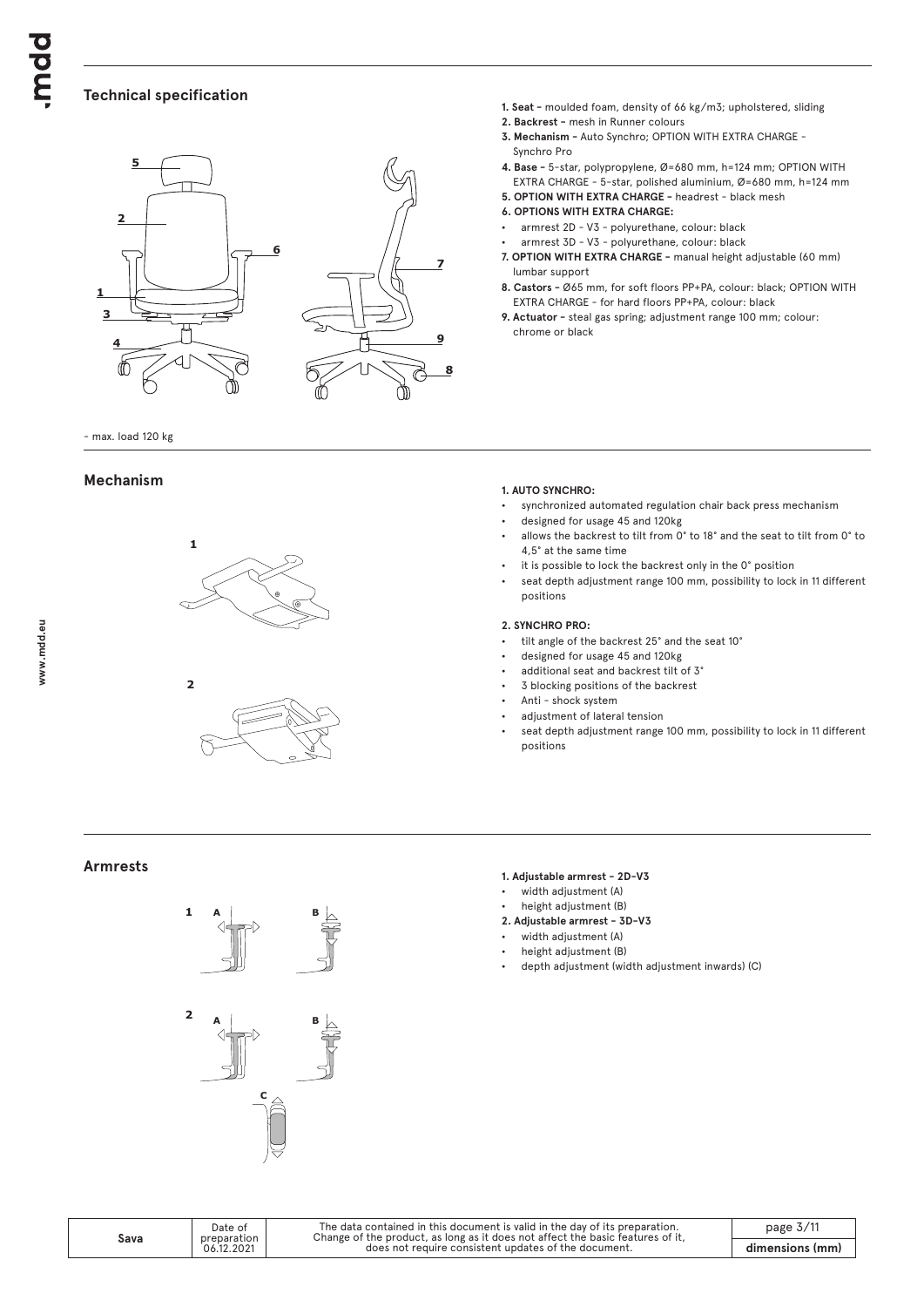## **Dimensions**



\* Auto Synchro

**Sava**

| Date of<br>preparation | The data contained in this document is valid in the day of its preparation.<br>Change of the product, as long as it does not affect the basic features of it, | page $4/11$     |
|------------------------|---------------------------------------------------------------------------------------------------------------------------------------------------------------|-----------------|
| 06.12.2021             | does not require consistent updates of the document.                                                                                                          | dimensions (mm) |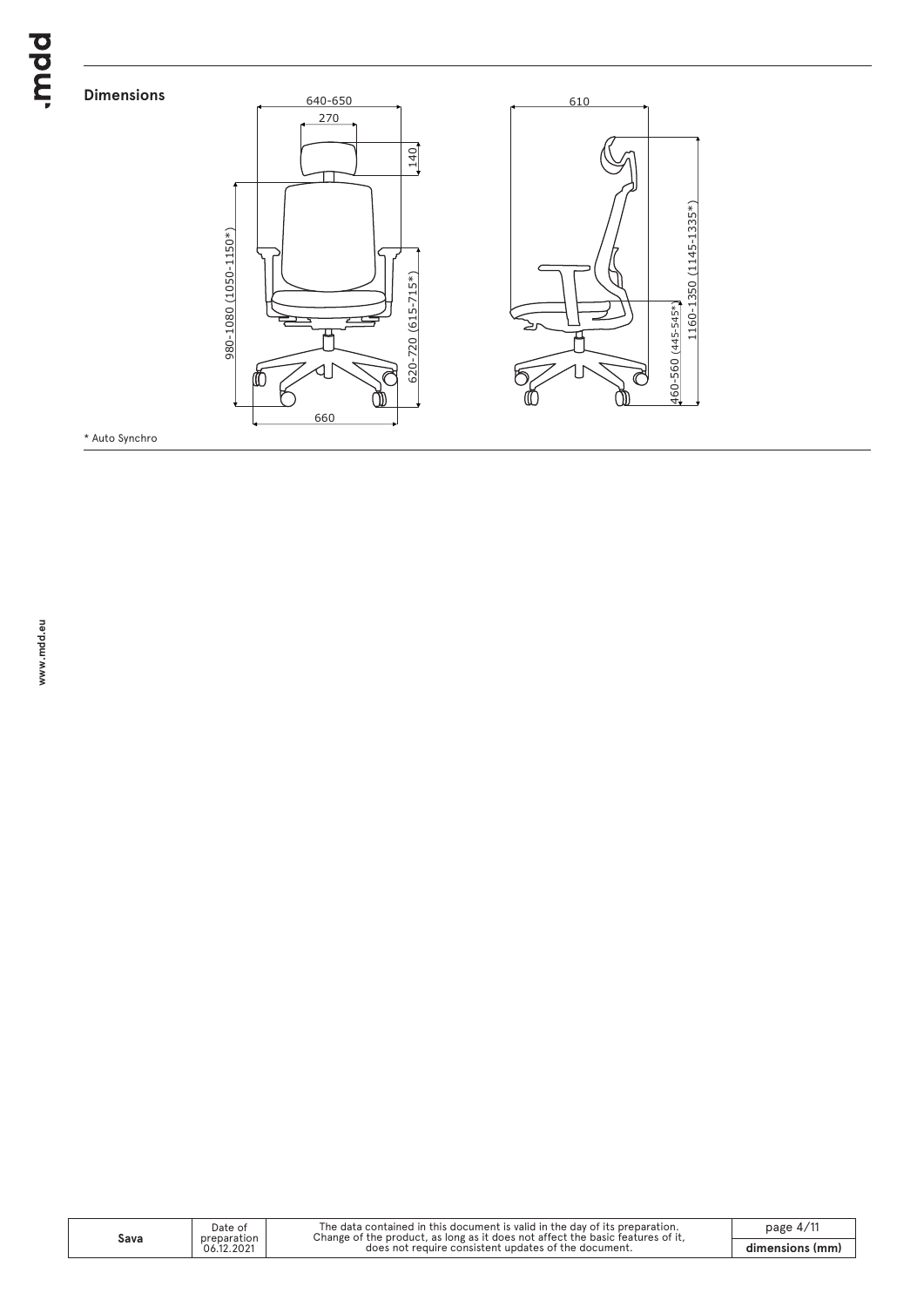## **Sava \***



**SAVA** 660 / 610 / 1160-1350 20 kg

\* dimensions expressed in millimeters: width x depth x height

| Sava | Date of<br>preparation | The data contained in this document is valid in the day of its preparation.<br>Change of the product, as long as it does not affect the basic features of it, | page $5/1$ |
|------|------------------------|---------------------------------------------------------------------------------------------------------------------------------------------------------------|------------|
|      | 06.12.2021             | does not require consistent updates of the document.                                                                                                          | product.   |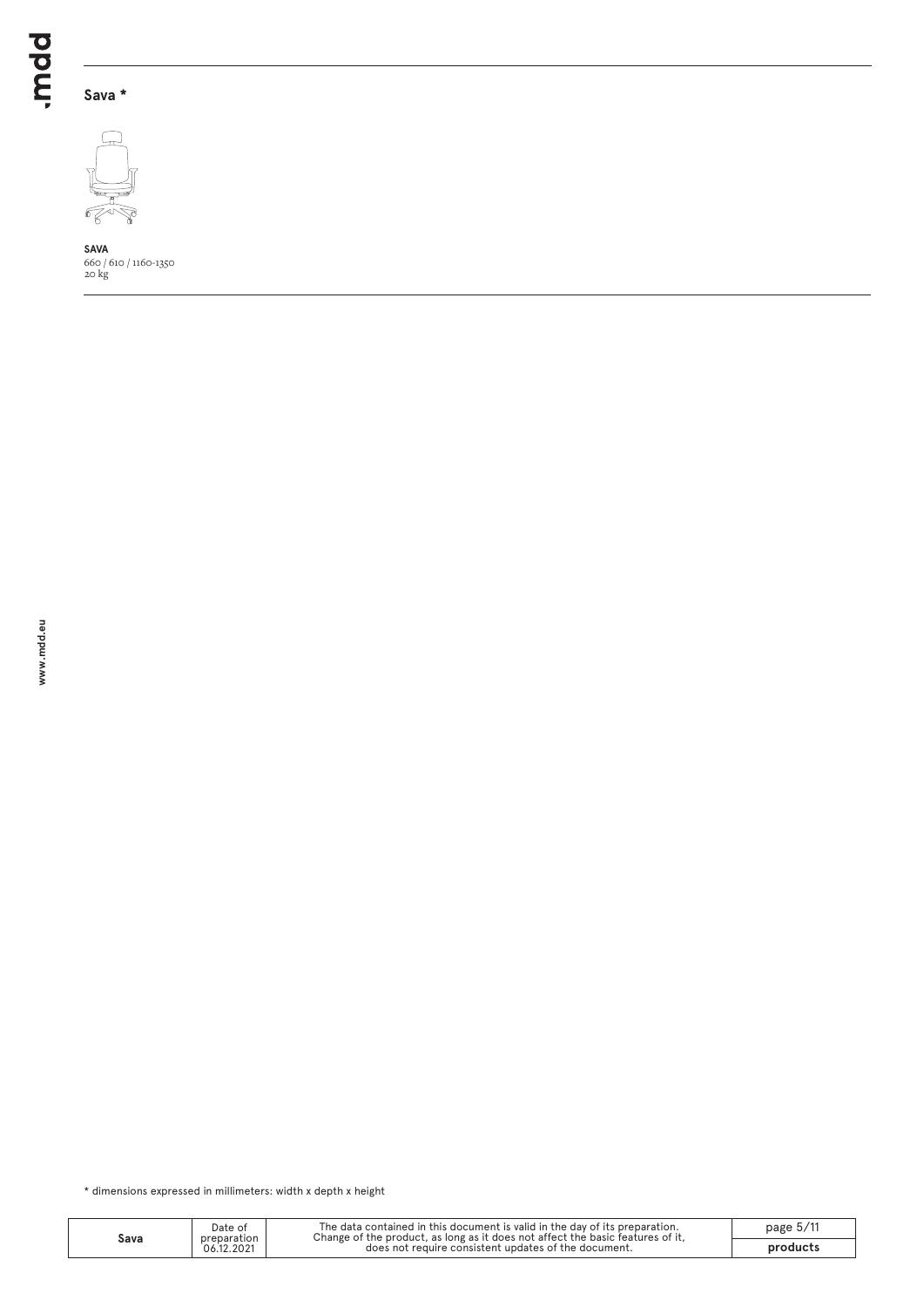**www.mdd.eu**

## **Fabric Nemo**

| NE-1 Beige                         | NE-2 Yellow | NE-3 Orange    | NE-5 Red        | <b>Technical data:</b><br>Material<br>Fabric weight<br>Abrasion resistance rubs     | polyester 100%<br>366g/m2<br>PN_EN ISO 12947 - 2:2 100,000                                                                                                   |  |  |
|------------------------------------|-------------|----------------|-----------------|-------------------------------------------------------------------------------------|--------------------------------------------------------------------------------------------------------------------------------------------------------------|--|--|
| NE-9 Green                         | NE-10 Grey  | NE-14 Graphite | NE-15 Navy blue | <b>Pilling resistance</b><br>Colour fastness to light<br>Colour fastness to rubbing | scale 1-8, max. 8, PN-EN ISO 105 - B02 (3-4)<br>scale 1-5, max. 5, PN-EN 1021 - 2,<br>PN-EN 1021 - 1<br>skcale 1-5, max. 5, EN ISO 105x12<br>(wet/dry) $4-5$ |  |  |
| NE-16 Black                        | NE-17 Blue  |                |                 |                                                                                     |                                                                                                                                                              |  |  |
| Fabric Runner - second price group |             |                |                 |                                                                                     |                                                                                                                                                              |  |  |

**R-63034 Orange R-64089 Red R-66063 Blue R-60011 Grey**

**R-61130 Brown**

**R-68056 Green R-66064 Navy R-60999 Black R-60025 Blue Graphite**

#### **Technical data:**

**Material Fabric weight**

**Abrasion resistance rubs**

**Pilling resistance Colour fastness to light Colour fastness to rubbing**

> **Acoustic test sound absorption Flammability**

#### 80% polyester, 20% post-consumer recycled polyester 510 g/lm (16.45 oz/lin.yd.) BS EN ISO 12947-2 70,000 Martindale cycles scale 1-5, max 5, EN ISO 12945-2 (4-5) scale 1-8, max 8,EN ISO 105-B02 (5-7) scale 1-5, max 5, EN ISO 105x12 (wet/dry) 4-5 ISO 354

BS EN 1021-2 Match, CA TB 117-2013, BS EN 1021-1 (cigarette) Class Uno UNI 9175 Class 2, EMME

**Fabric Medley - second price group**





**R-61128 Beige**

Date of

The data contained in this document is valid in the day of its preparation.<br>Change of the product, as long as it does not affect the basic features of it,<br>does not require consistent updates of the document.

page 6/11 **colours**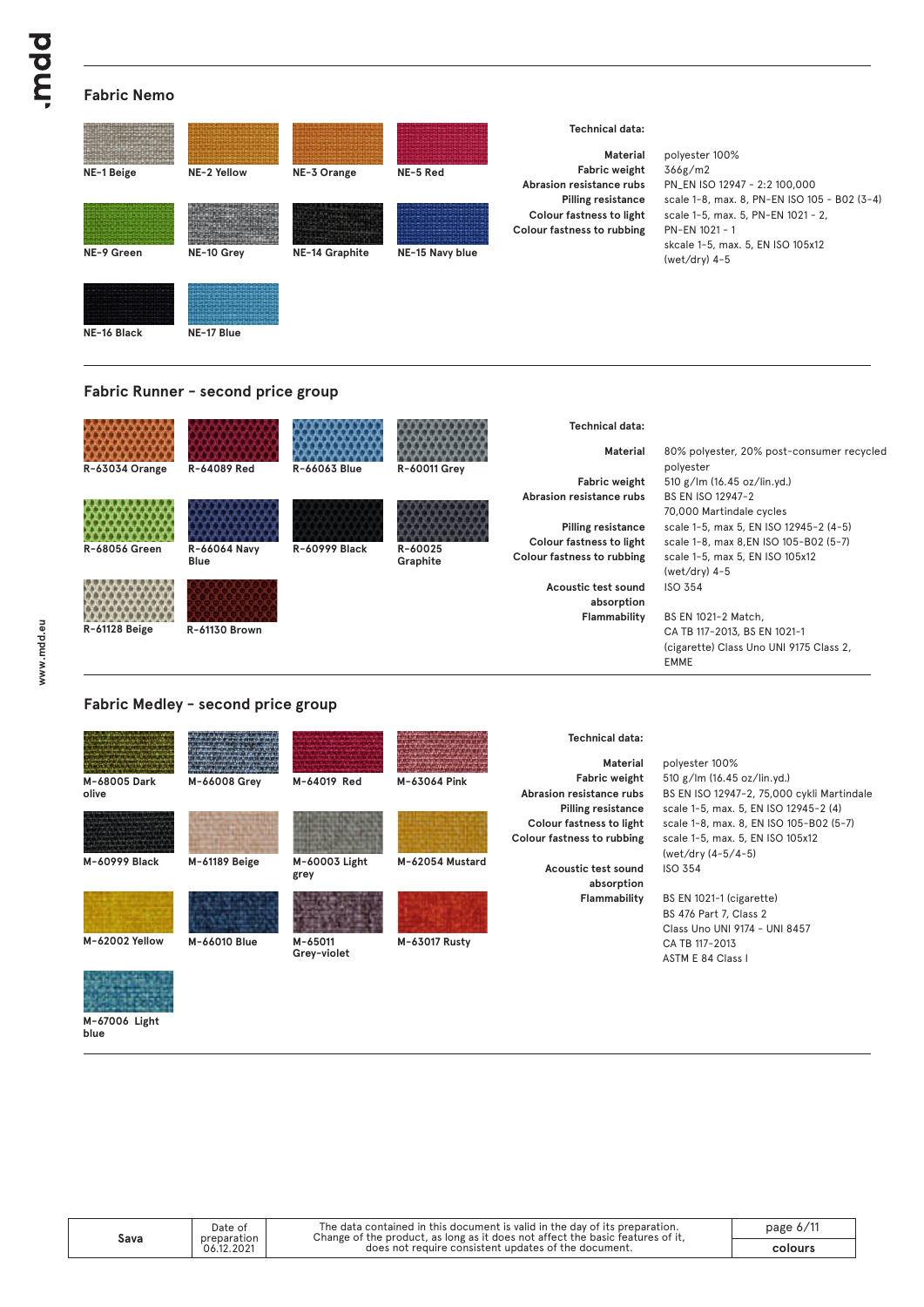## **Fabric Atlantic\* - second price group**







**V-29 Dark green**

## **Fabric Charles - second price group**



**\*** There is a possibility of ordering the product in full colour spectrum of Atlantic range, as per Gabriel's pattern book, within 8 weeks

| Sava | Date of<br>preparation | The data contained in this document is valid in the dav of its preparation.<br>Change of the product, as long as it does not affect the basic features of it, | page $1/1$ |
|------|------------------------|---------------------------------------------------------------------------------------------------------------------------------------------------------------|------------|
|      | 06.12.2021             | does not require consistent updates of the document.                                                                                                          | colours    |
|      |                        |                                                                                                                                                               |            |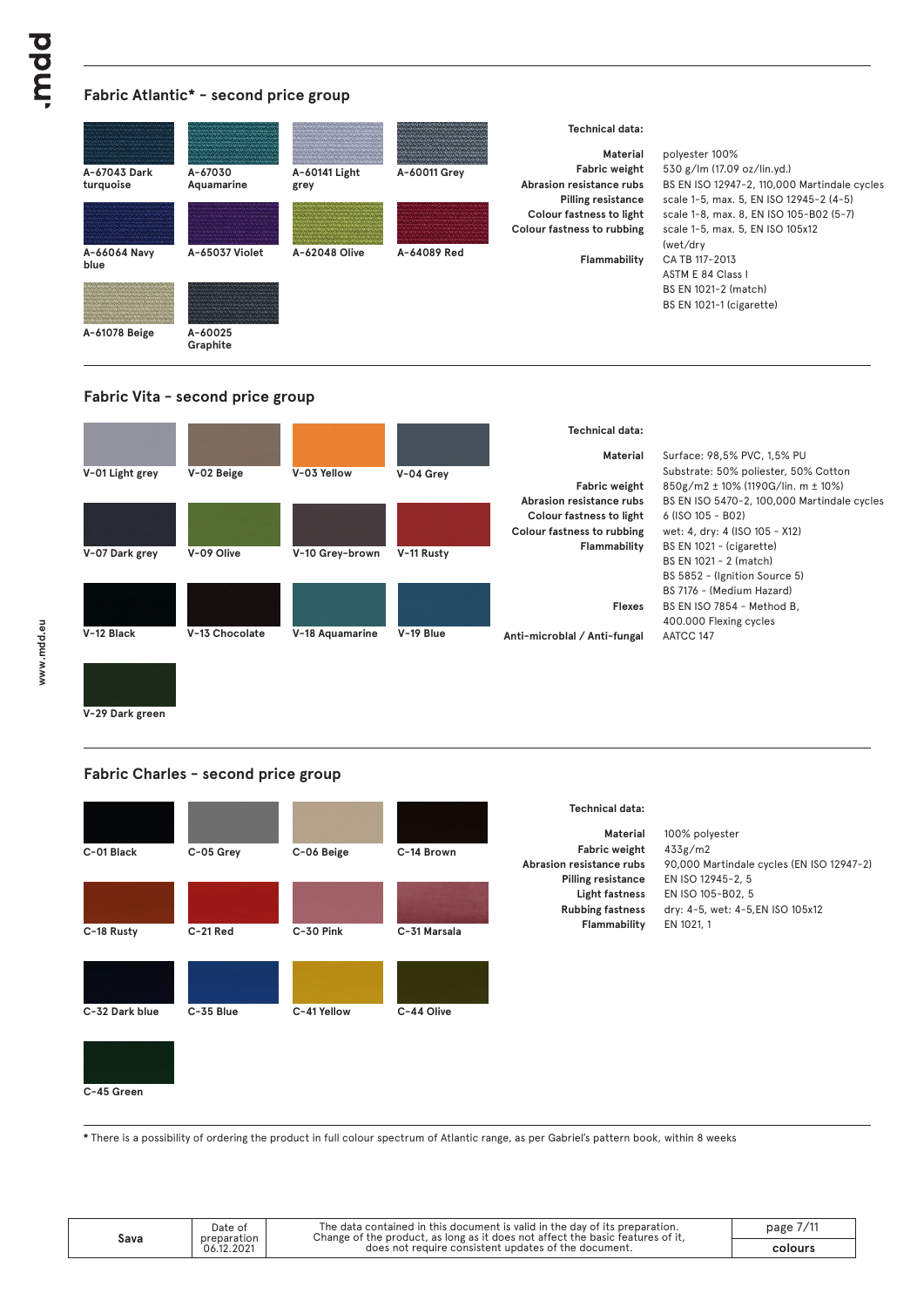**www.mdd.eu**

## **Fabric Mica - second price group**

|                  |                       |                       |                 | <b>Technical data:</b>                                |                                                                                           |
|------------------|-----------------------|-----------------------|-----------------|-------------------------------------------------------|-------------------------------------------------------------------------------------------|
|                  |                       |                       |                 | <b>Material</b>                                       | post-consumer recycled polyester 97%,<br>polyester 3%                                     |
| MC-01 Pink       | MC-02 Red             | MC-03 Dark red        | MC-04 Navy blue | <b>Fabric weight</b>                                  | 305 g/lm                                                                                  |
|                  |                       |                       |                 | Abrasion resistance rubs<br><b>Pilling resistance</b> | 60,000 rubs martindale (EN ISO 12947-2)<br>scale 1-5, max. 5 - EN ISO 12945-2, 4-5        |
|                  |                       |                       |                 | <b>Light fastness</b><br><b>Rubbing fastness</b>      | scale 1-8, max. 8 - EN ISO 105-B02, 5-8<br>dry: 4-5, wet: 4-5, scale 1-5, max. 5 - EN ISO |
| MC-05 Blue       | $MC-06$<br>Aquamarine | MC-07 Bottle<br>green | MC-08 Green     |                                                       | 105x12                                                                                    |
|                  |                       |                       |                 | Flammability                                          | CA TB 117-2013<br>ASTM E 84 Class I                                                       |
|                  |                       |                       |                 |                                                       | BS EN 1021-1 Cigarette                                                                    |
| MC-09 Olive      | MC-10 Light olive     | <b>MC-11 Mustard</b>  | MC-12 Yellow    |                                                       | <b>BS EN 1021-2 Match</b><br>BS 476 Part 7 class I                                        |
|                  |                       |                       |                 |                                                       |                                                                                           |
|                  |                       |                       |                 |                                                       |                                                                                           |
|                  |                       |                       |                 |                                                       |                                                                                           |
| MC-13 Beige      | MC-14 Light grey      | MC-15 Grey            | MC-16 Graphite  |                                                       |                                                                                           |
|                  |                       |                       |                 |                                                       |                                                                                           |
|                  |                       |                       |                 |                                                       |                                                                                           |
| MC-17 Light blue | MC-18 Mint            | MC-19 Burgundy        |                 |                                                       |                                                                                           |

## **Fabric Go Check - second price group**

| G-66136 Blue    | G-66137 Dark<br>blue  | G-66134 Dark<br>purple | G-66138 Navy<br>blue | <b>Technical data:</b><br>Material<br><b>Fabric weight</b><br>Abrasion resistance rubs        | 100% Trevira CS<br>435g/m<br>80,000 rubs martindale (EN ISO 12947-2)                                                                                                                                         |
|-----------------|-----------------------|------------------------|----------------------|-----------------------------------------------------------------------------------------------|--------------------------------------------------------------------------------------------------------------------------------------------------------------------------------------------------------------|
| G-66140 Inky    | G-68149 Dark<br>green | G-68152 Green          | G-60079 Grey         | <b>Pilling resistance</b><br><b>Light fastness</b><br><b>Rubbing fastness</b><br>Flammability | scale 1-5, max. 5 - EN ISO 12945-2, 5<br>scale 1-8, max. 8 - EN ISO 105-B02, 5-8<br>dry: 4-5, wet: 4-5, scale 1-5, max. 5 - EN ISO<br>105x12<br>BS EN 1021 1&2 Cigarette and Match<br>BS EN 1021-1 Cigarette |
| G-64183 Marsala | G-63079 Orange        | G-64171 Red            | G-64172 Burgundy     |                                                                                               | BS 5852 Crib 5<br>BS 7176 Medium hazard<br>DIN 4102 - B1<br>NFP 92-503/504/505 M1<br>ÖNORM A3800-B1-B3825-Q1 UK                                                                                              |
| G-61144 Brown   | G-61145 Dark<br>brown |                        |                      |                                                                                               | Class Uno UNI 9175 Class 11 EMME<br>FAR/JAR 25.853 (a) (i) (ii)<br>CA TB 117-2013<br>DIN EN 13501-1 B-s1,d0<br>AM 18 - NF D 60-013-(only for fabric)                                                         |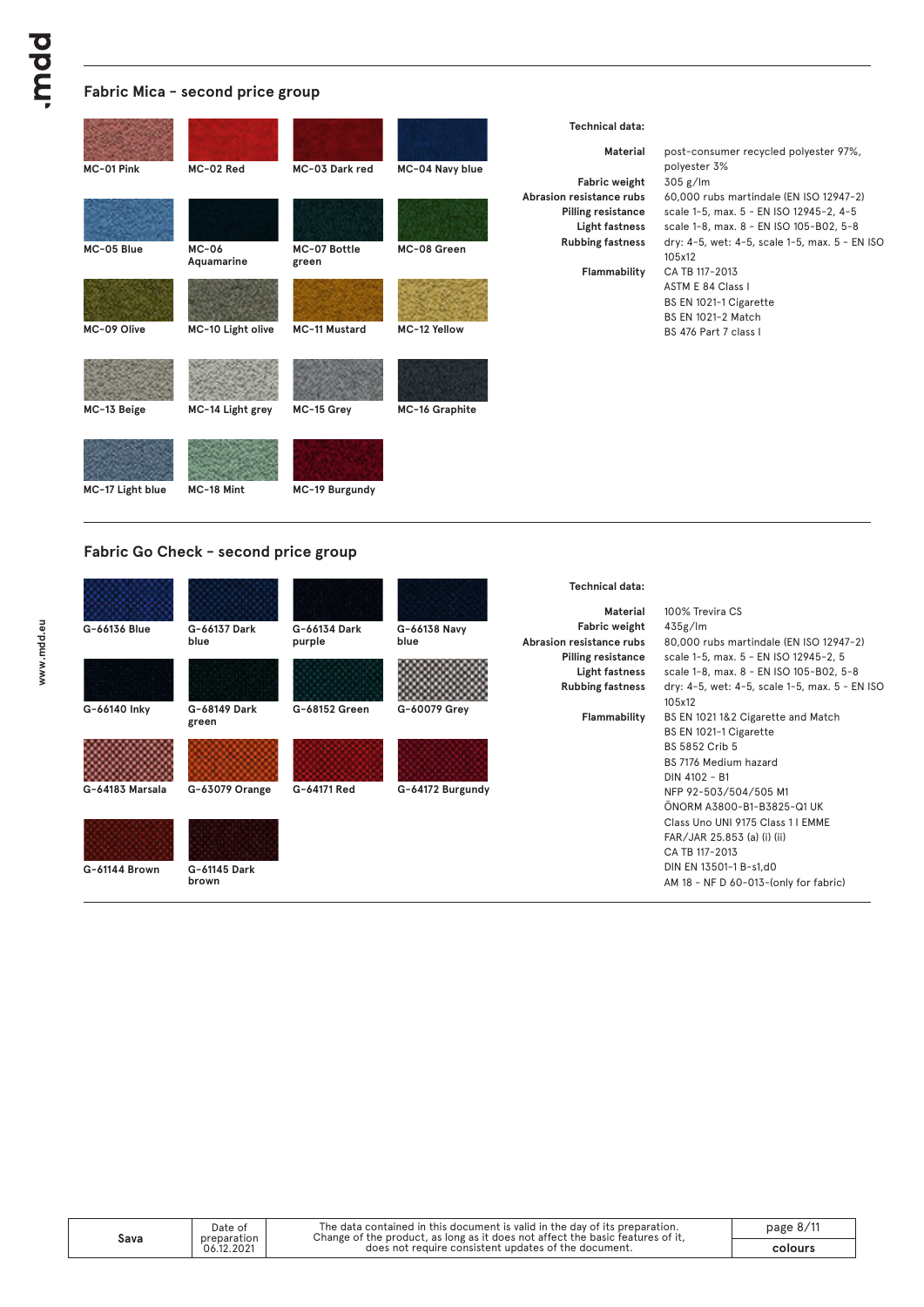## **Fabric Xtreme - third price group**

|                 |              |                   |                 | <b>Technical data:</b>                                                       |                                                                                                                                                  |
|-----------------|--------------|-------------------|-----------------|------------------------------------------------------------------------------|--------------------------------------------------------------------------------------------------------------------------------------------------|
| XR026 Navy blue | XR009 Black  | XR420 Olive       | XR081 Dark grey | Material                                                                     | 100% Trevira Clame (CS)<br>100% Recykling (YS)<br>Flame Retardant polyester.                                                                     |
| XR094 Grey      | XR108 Beige  | YS071 Light brown | YS030 Burgundy  | <b>Fabric weight</b><br>Abrasion resistance rubs<br>Colour fastness to light | Non metallic dyestuffs.<br>310 g/m2 ±5% (435g/lin.m ±5%)<br>60,000 Martindale cycles (CS)<br>100,000 Martindale cycles (YS)<br>6 (ISO 105 - B02) |
|                 |              |                   |                 | Colour fastness to rubbing<br>Flammability                                   | wet: 4, dry: 4 (ISO 105 - X12)<br>EN $1021 - 1$ (cigarette),<br>EN $1021 - 2$ (match)<br>BS 7176 Low Hazard.                                     |
| YS076 Orange    | YS072 Yellow | YS045 Green       | YS100 Blue      |                                                                              | NF P92-507 M1, DIN 4102 B1,<br>UNI 9175 Class 1 IM, UNI 8456.<br>UNI 9174 & UNI 9177 Classe Uno.<br>ÖNORM B 3825 & A 3800-1<br>NF D 60-013       |

## **Fabric Synergy - third price group**



**LDS44 Yellow**

**www.mdd.eu**

**Sava**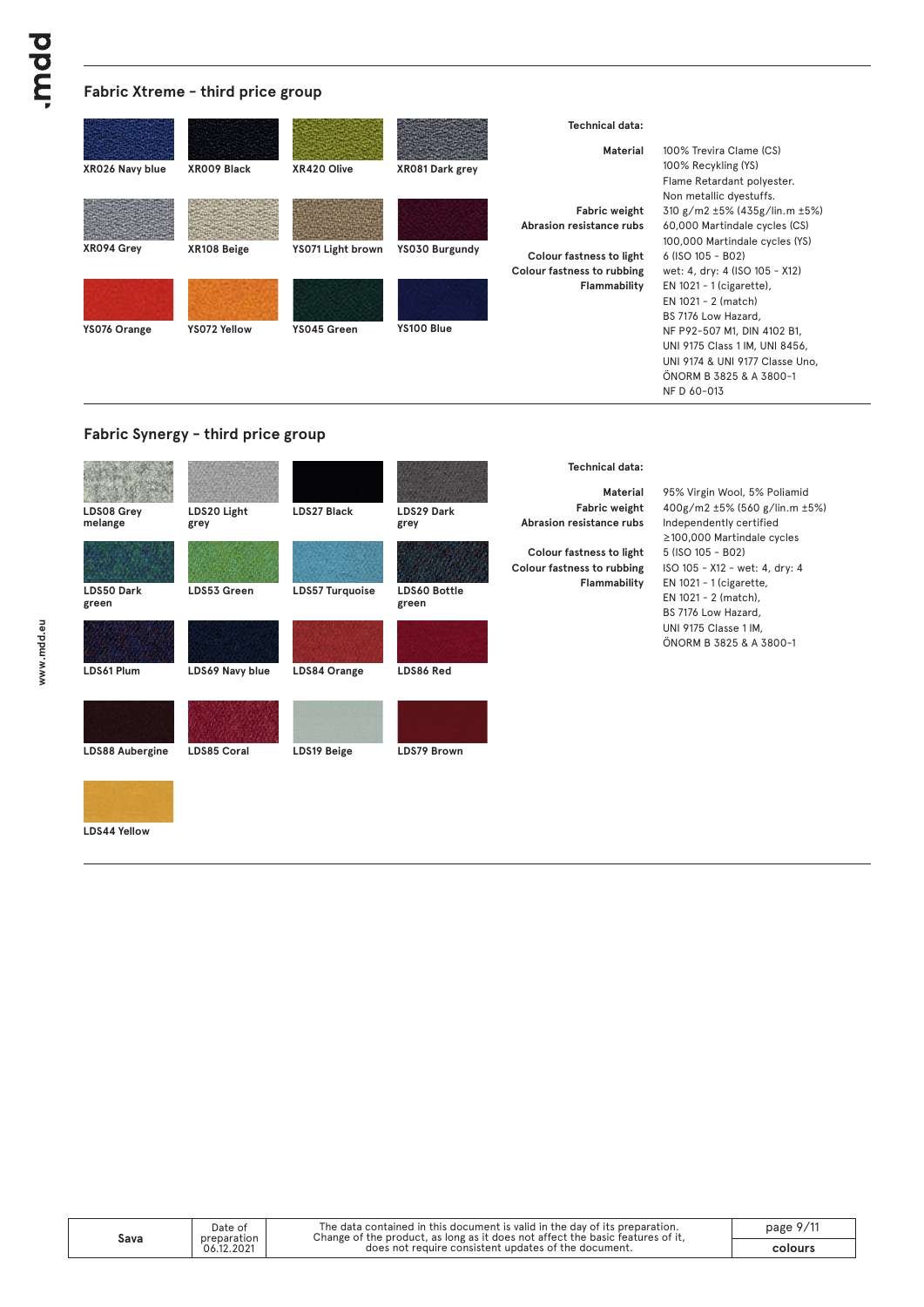|                                                                                                                                                                                           | <b>Technical data:</b>                                                                                                                                                                                                                                                                                                                                                                                                                                                                                                                                                                                                                                                                                                                                                                                                                                   |
|-------------------------------------------------------------------------------------------------------------------------------------------------------------------------------------------|----------------------------------------------------------------------------------------------------------------------------------------------------------------------------------------------------------------------------------------------------------------------------------------------------------------------------------------------------------------------------------------------------------------------------------------------------------------------------------------------------------------------------------------------------------------------------------------------------------------------------------------------------------------------------------------------------------------------------------------------------------------------------------------------------------------------------------------------------------|
| <b>Cold Crack resistance</b><br>There is a possibility of ordering the product in full<br>colour spectrum of Silvertex range, as per<br>Spradling's pattern book, within 15 working days. | Material<br>Topcoat: 100% Vinyl<br>Backing: 100% Polyesterr Hi-Loft <sup>2™</sup><br>685 gr/m2<br><b>Fabric weight</b><br>Abrasion resistance<br>>300,000 cycles Martindale<br>UV-resistance<br>>= 7 (1000 hours, blue wool scale)<br>$-23^{\circ}$ C<br>NF P 92-503 / M2<br><b>Flame retardancy</b><br>EN 1021, Part 1&2<br>DIN 4102 B2<br>ÖNORM B 3825, Gruppe I - Schwerbrennbares<br>Verhalten<br>ÖNORM A 3800, Teil I, Qualmbildungsklasse QI<br>- schwachqualmend<br>IMO Res. MSC.307 (88) (2010 FTP Code) Annex<br>I Part 8<br>(MED) Marine Equipment Directive in its<br>current valid version<br>UNI 91 75 (1987) / UNI 9175/FAI (1994) Classe<br>I.IM (uno I EMME)<br>UNE 23.727-90 IR / M2<br>EN 71-2: 2006+AI: 2007 Safety of Toys - Part 2:<br>Flammability<br>ECE R I I 8 (replaces Directivee 95/28/EC)<br><b>FMVSS 302</b><br>FAR 25/853 |
|                                                                                                                                                                                           | Antimicrobial<br>Antifungal Protection, Antibacterial<br>Protection, Antimycotic Protection                                                                                                                                                                                                                                                                                                                                                                                                                                                                                                                                                                                                                                                                                                                                                              |

## **Fabric Atlas - fourth price group**



## **Fabric Field2 - fourth price group**

|                 |              |                 |                  | <b>Technical data:</b>                   |                                                                                        |
|-----------------|--------------|-----------------|------------------|------------------------------------------|----------------------------------------------------------------------------------------|
|                 |              |                 |                  | Material<br><b>Fabric weight</b>         | 100% Trevira CS<br>321g/m2, 450g/m                                                     |
| FD-463 Yellow   | FD-963 Green | FD-123 Beige    | FD-132 Grey      | Abrasion resistance rubs                 | 100,000 cykli Martindale, EN ISO 12947                                                 |
|                 |              |                 |                  | Colour fastness to light<br>Flammability | ISO 105 B02: 5-7<br>BS EN 1021-2 Match, BS EN 1021-1 Cigarette,                        |
| FD-142 Graphite | FD-662 Red   | FD-673 Blue-red | FD-782 Navy blue |                                          | BS 5 5852 Crib 5, DIN 4102 B1 FAR 25.853,<br>UNI 9177 classe 1, US Cal. Bull. 117-2013 |
|                 |              |                 |                  |                                          |                                                                                        |

**FD-693 Burgundy**

**FD-192 Black**

The data contained in this document is valid in the day of its preparation.<br>Change of the product, as long as it does not affect the basic features of it,<br>does not require consistent updates of the document. page 10/11 **colours Sava** Date of preparation 06.12.2021